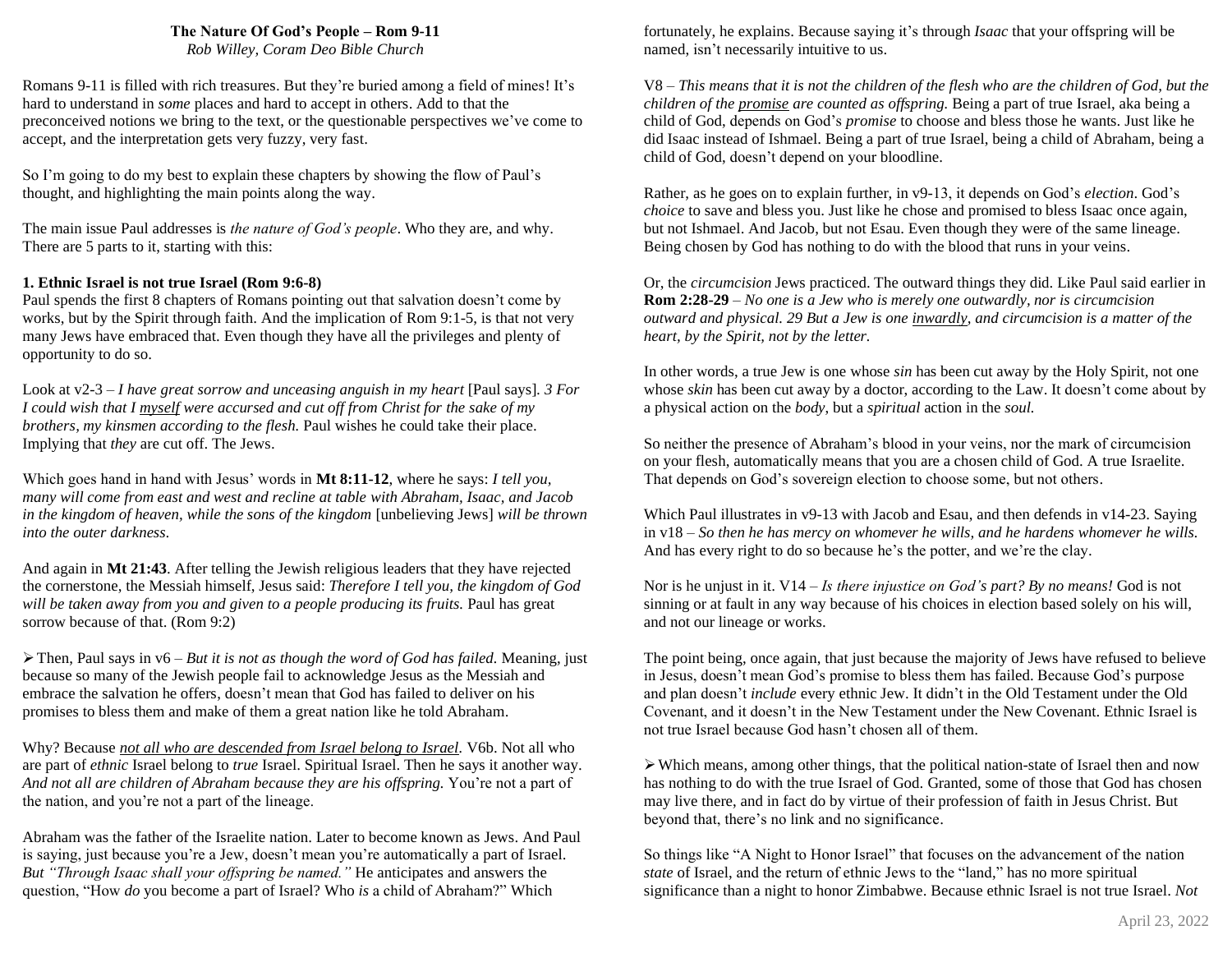*all who are descended from Israel belong to Israel, and not all are children of Abraham because they are his offspring.* (Rom 9:6b-7a)

### **2. True Israel includes both Jews** *and* **Gentiles (Rom 9:24-26)**

At the end of Paul's defense of God's right to choose some for salvation and not others, and his righteousness in doing so, he asks a rhetorical question in v22-24 as a way to reason with us. He says: *What if God, desiring to show his wrath and to make known his power, has endured with much patience vessels of wrath prepared for destruction, 23 in order to make known the riches of his glory for vessels of mercy, which he has prepared beforehand for glory*?

What if God has ordained and endured the rebellion and unbelief of *some* people – people destined for wrath due to their choice and his election – in order to show his glory and mercy to others? What if he's been patient with sinners in order to save the elect? That's one explanation Paul says, for why God might choose some and not others.

And what if those *vessels of mercy*, v23, include lots of ethnicities? *Even us whom he has called* [v24]*, not from the Jews only but also from the Gentiles?*

What if God has chosen to include *Gentiles* among his vessels of mercy, and even considers *them* a part of his people? *As indeed* [v25] *he says in Hosea, "Those who were not my people I will call 'my people,' and her who was not beloved I will call 'beloved.'" [26] "And in the very place* [Israel and beyond] *where it was said to them, 'You are not my people,' there they will be called 'sons of the living God.'"*

Shocking! At least to those in Paul's day. It's one thing for God to choose or not choose *Jews*, but it's a whole new ball game to include *Gentiles* among those he calls. And Paul applies the OT prophecy from Hosea here, to say that's *exactly* what's going on. That some Gentiles, who previously were *not* his people and *not* loved by him, are now just the opposite – beloved children.

So when he says in v8 that *it is not the children of the flesh who are the children of God, but the children of the promise are counted as offspring*, he has in mind *Gentiles* who have been chosen and elected and promised salvation. So *true* Israel includes both Jews *and* Gentiles.

 $\triangleright$  And Paul's not the only one to say it, nor is this the only place he says it. Peter says the same thing to the church at large in **1 Pet 2:10**: *Once you were not a people, but now you are God's people; once you had not received mercy, but now you have received mercy.*  Sound familiar?

And Paul reiterates his own thoughts in **Phil 3:3** where, speaking to the Gentile believers in Philippi, he says: *We are the circumcision* [the real people of God], *who worship by the Spirit of God and glory in Christ Jesus and put no confidence in the flesh.*

And again in **Gal 3:7** he says: *Know then that it is those of faith who are the sons of Abraham.* Not those of descent, but those of faith.

And **Gal 3:13-14** says: *Christ redeemed us from the curse of the law by becoming a curse for us* . . . [14] *so that in Christ Jesus the blessing of Abraham* [being a part of God's people] *might come to the Gentiles, so that we might receive the promised Spirit through faith.*

And then last, in **Gal 3:29** Paul says: *If you are Christ's, then you are Abraham's offspring, heirs according to promise.*

All of which means, that the people of God are those he calls to himself, regardless of lineage or ethnic background. And therefore, true Israel, God's people, includes both Jews *and* Gentiles.

#### **3. But only a** *remnant* **of Jews will be saved (Rom 9:27-29; 11:1-10)**

That's what Paul drives home in v27-29. By applying Isaiah's prophecy to the situation now. Look at what he says. V27 – *And Isaiah cries out concerning Israel: "Though the number of the sons of Israel be as the sand of the sea, only a remnant of them will be saved.* A small portion.

After confirming that God's word has not failed because Jews that are chosen are still a part of God's people, he says in no uncertain terms here that it's only a remnant, a *small* group compared to the whole. *Though the number of the sons of Israel be as the sand of the sea, only a remnant of them will be saved.* (27)

 $\triangleright$  One of the reasons for which, is that the Israelites of old applied the Law incorrectly. That's v30-32 – *What shall we say, then? That Gentiles who did not pursue righteousness have attained it, that is, a righteousness that is by faith; [31] but that Israel who pursued a law that would lead to righteousness did not succeed in reaching that law* [living up to it]*. [32] Why? Because they did not pursue it by faith, but as if it were based on works.*

The Israelites of old thought they would be right in God's eyes if they just crossed their t's and dotted their i's apart from faith in their hearts. Faith that God would forgive, save, and lead, not because of what they did, but because of his promises. So one reason that only a remnant of Jews will be saved, is because many of them pursued righteousness by works.

In addition to that, per v32-33, they have now *stumbled* in their pursuit of righteousness or salvation, because they have rejected Christ. That's a second reason that only a remnant of Jews will be saved. *They have stumbled over the stumbling stone,* [v33] *as it is written, "Behold, I am laying in Zion a stone of stumbling, and a rock of offense; and whoever believes in him will not be put to shame."*

Jesus Christ and him crucified *was* the stumbling block. And is. Many Jews still won't believe in him. Demonstrating they're still not a part of the remnant.

 $\triangleright$  Then, after mentioning his desire to see them saved in the first few verses of ch10, he reiterates that it's by faith, or belief, not works. So that, in 10:13 – *everyone who calls on the name of the Lord will be saved.* Not just Jews, and not just Gentiles, but everyone. *For there is no distinction between Jew and Greek; for the same Lord is Lord of all, bestowing his riches on all who call on him.* Rom 10:12.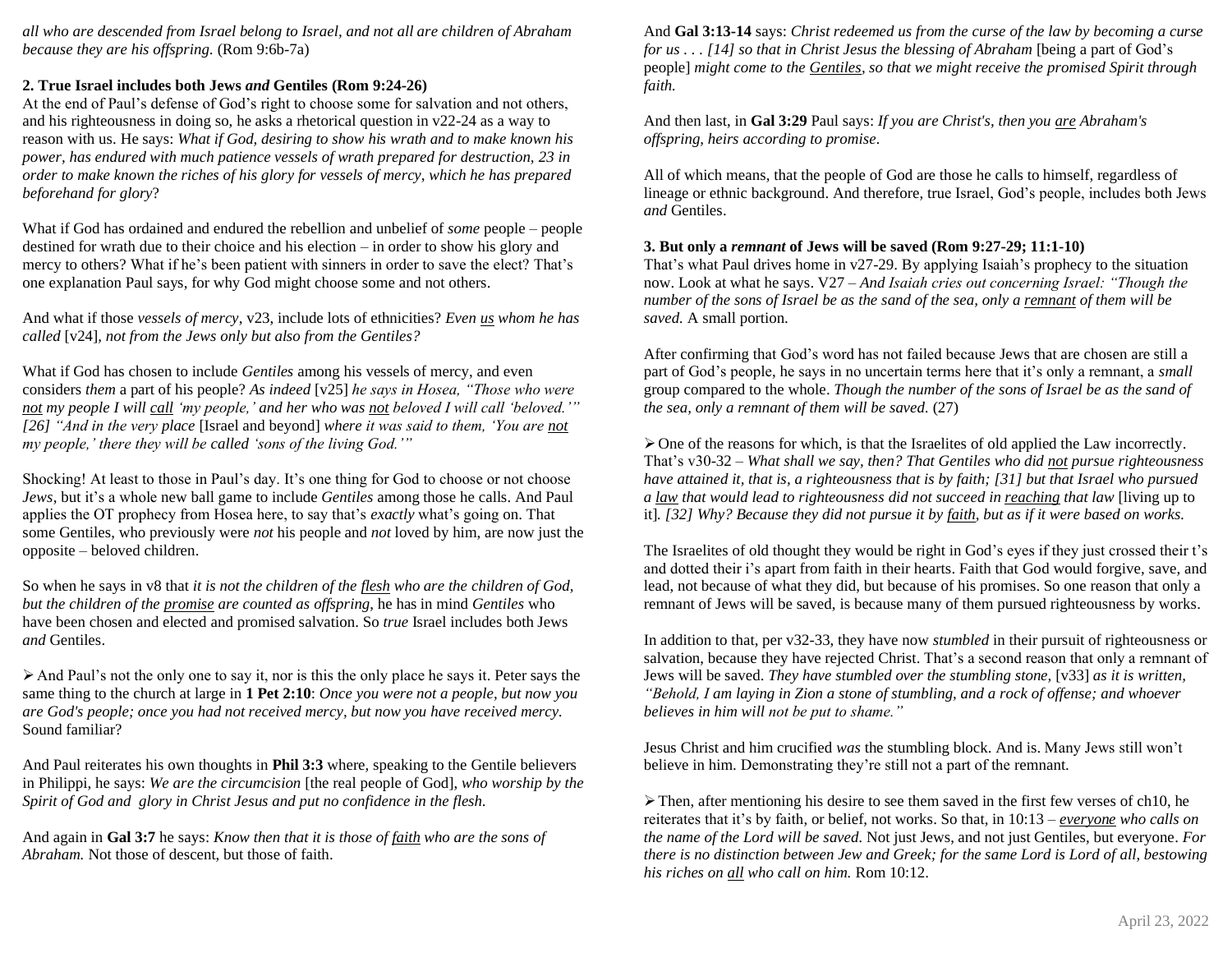Salvation is available to *all* peoples if they will only believe and call on Jesus. The problem is, many Jews haven't and won't, because they are disobedient and contrary. That's his conclusion in 10:21, and a *third* reason that only a remnant will be saved.

*Of Israel he says* [God does; 10:21]*, "All day long I have held out my hands to a disobedient and contrary people."* As opposed to many Gentiles whom God is saving as he reveals himself to them, the Jews by and large are rejecting him. True then, and true now.

And it's not because they haven't heard or understand, like he says in 10:16-20. They *have* heard, they *do* understand. So they are without excuse. And yet they continue to reject him.

So let's retrace the flow of thought so far. After establishing in chapter 9 that ethnic Israel is not true Israel, and that true Israel, God's people, is comprised of both Jews *and* Gentiles, he then says that it's only a *remnant* of Jews that will be included, only a remnant saved. Because they pursued righteousness wrongly, they rejected Jesus, and they're disobedient and contrary.

➢All of which causes Paul to ask in 11:1 – *Has God rejected his people?* Has God *rejected* the Jews? Is that why they're not turning to Christ?

*By no means*! he says. After all, *I'm* a Jew, and *I'm* saved (1b). V2 – *God has not rejected his people whom he foreknew.* Those he has chosen or elected for salvation.

Then he goes on to say that just like God preserved a remnant against all odds in Elijah's day – *So too* [v5] *at the present time there is a remnant, chosen by grace.* He reiterates what he said in 9:27. That only a *remnant* of Jews will be saved. And then confirms it in v7 – *What then? Israel* [ethnic Israel] *failed to obtain what it was seeking. The elect obtained it, but the rest were hardened.* And then describes that hardening in v8-10.

The point being, here in the first 10 verses of ch11, is that all is not lost. Yes, many Jews have *rejected* the Messiah, but God has preserved a *remnant* who believe in faith like Abraham. But *only* a remnant. The rest were hardened.

The purpose for which, #4, is to offer salvation to the Gentiles, and ...

# **4. To form** *one* **people of God, not two (Rom 11:11-24)**

That's one of the main points of 11:17-24 and the olive tree analogy. Notice there are not *two* trees, representing *two* people of God – the Jews and the church as some people advocate – but *one* tree and *one* people of God

It's what some people would call Replacement Theology. The church has *replaced* Israel as God's people. And in a sense that's true, even though it's most often used in a derogatory way.

But it would be *more* accurate to call what Paul lays out here, "Addition Theology." Where New Testament believers are *added* to Old Testament believers to form *one people of God*.

And Paul lays out a very specific process for it, starting in 11:11. It looks like this: **Jewish unbelief** → **Gentile blessing and salvation** → **Jewish jealousy and salvation**  → **More Gentile blessing . . .** and so on.

According to Paul in v11-15, that's the process by which God has been adding New Testament believers to the Old Testament olive tree, to form one people of God. It's the process by which God *has* been saving, and will *continue* to save, his elect. His elect, once again, from both the Jews *and* the Gentiles.

➢Let me try to show it to you, starting in v11. *So I ask, did they stumble* [unbelieving Israel] *in order that they might fall?* Altogether *fail* in their pursuit of righteousness and God's favor? Is *that* the purpose for their unbelief and disobedience?

*By no means! Rather through their trespass* [their sin of unbelief] *salvation has come to the Gentiles, so as to make Israel jealous. [12] Now if their trespass means riches for the world, and if their failure means riches for the Gentiles* [two ways of saying the same thing]*, how much more will their full inclusion mean!* [Their salvation and inclusion in God's family.]

In other words, if the unbelief of *ethnic* Jews means blessing and spiritual riches for *non*-Jews, how much more blessing will result as the *full* number of the elect Jews believe?

I think that's what *their full inclusion* means at the end of v12. The "full number of the *elect* Jews." Because that's consistent with what he's been saying throughout about only a remnant being saved.

And just to make sure, he clarifies it almost immediately. In v13-14 – *Inasmuch then as I am an apostle to the Gentiles, I magnify my ministry [14] in order somehow to make my fellow Jews jealous, and thus save some of them.*

*Some* of the Jews will be saved due to jealousy over Gentile inclusion. So the Jew's full inclusion in v12 can't mean *all* Jews.

But the main thought he's trying to convey here in v11-15, is that Jewish unbelief serves a greater purpose than just their punishment, their fall. It leads to the process by which God is saving both Jews *and* Gentiles.

➢And then, to illustrate how that process happens, and what it looks like, he brings in the olive tree analogy. (11:17-24). Starting in v16 with an illustration. *If the dough offered as firstfruits is holy, so is the whole lump, and if the root is holy, so are the branches.*

In other words, if you're a part of God's people, the *lump* in this case, you're good. If you're connected to the *root*, the promises made to the Patriarchs of old, you're justified in God's sight; with a bright future. But you have to be connected. By faith.

The problem is, as he goes on to say, *some* branches have been broken off. Referring to unbelieving *Jews*. They've been set aside and are no longer holy. Not saved. Because they're not connected to the root, the promise of salvation.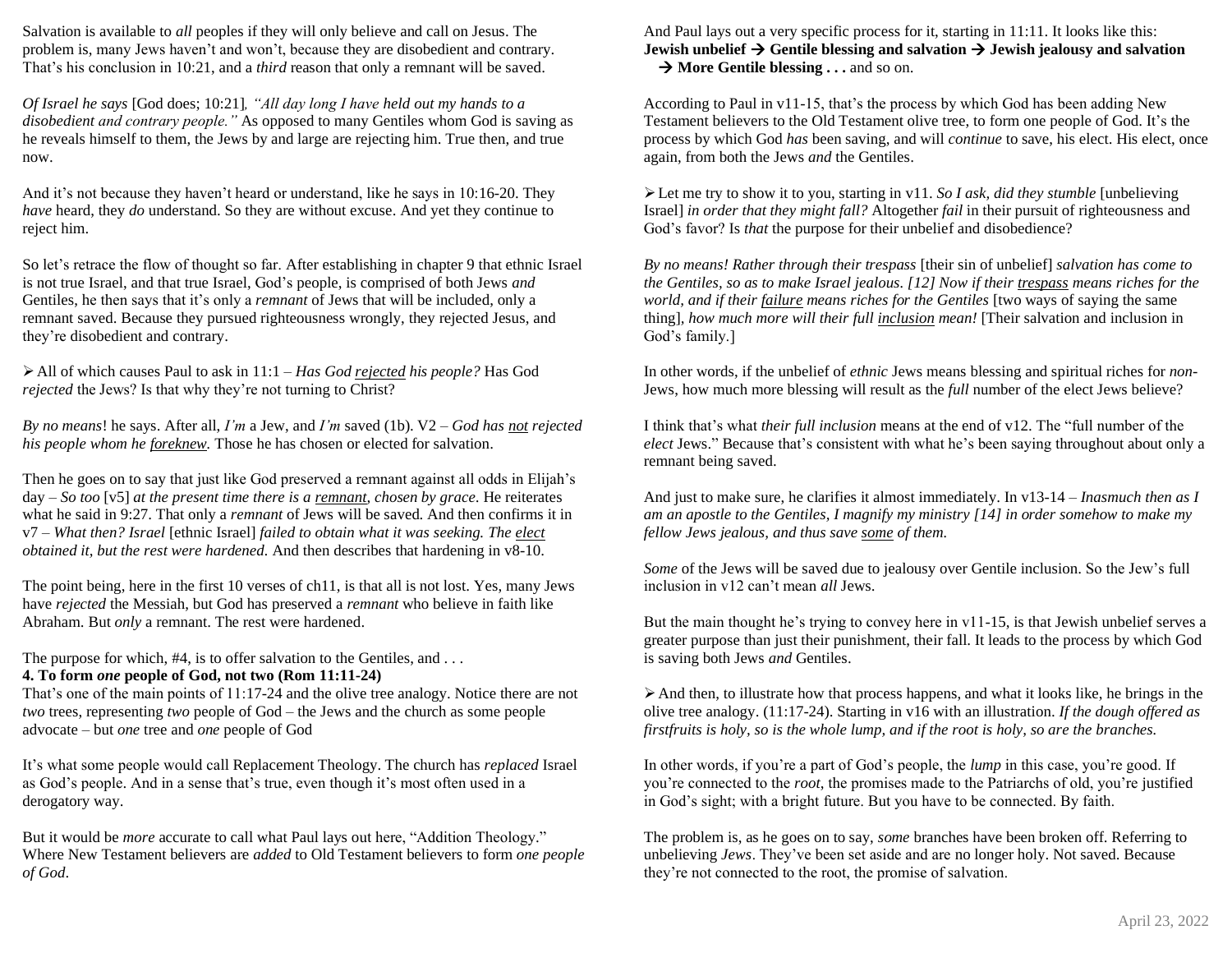But other branches have been grafted *in* – *wild* branches. Referring to believing *Gentiles*. In which case they're *holy* in God's sight just like the natural *Jewish* branches that remain by faith; *believing* Jews.

What's more, some of the Jews broken off for their *un*-belief, will be *re*-grafted in if they believe. If they trust Christ as Lord and Savior.

All for the purpose of forming *one* people of God, not two.

➢Which is a huge issue for people who call themselves Dispensationalists. Like Tim LaHaye and Jerry Jenkins who wrote the Left Behind series. Or Charles Ryrie who wrote the Ryrie Study Bible. Or John Hagee.

They believe that there are two separate people of God. Or two parts to God's people – Israel and the Church. With two plans and two covenants, the Old and the New, for each group respectively.

They also believe that the Church Age in which we live, is an *interruption* in God's primary plan under the *Old* Covenant. A parenthesis if you will. Because the Jews rejected Christ, so God turned to the Gentiles *for a time.*

Therefore the purpose of end times events in their minds, is to get things back on track with God's primary plan for *ethnic* Israel. And he will do so they say, by restoring them as a nation-state and returning to the Old Covenant, complete with sacrifices, works, and a rebuilt temple. A temple in which Jesus will sit and reign during the Millennium. That's traditional dispensationalism.

➢And while many have softened on some of those things, like Progressive Dispensationalists, they are still forced to diminish or explain away a number of very clear Scriptures about the nature of God's people.

Like **Eph 2:15**. Which says that Christ has abolished *the law of commandments and ordinances* [referring to the Old Covenant]*, that he might create in himself one new man in place of the two.*

Or **Heb 8:13** that says – God made the first covenant obsolete. And *what is becoming obsolete and growing old is ready to vanish away.* Ruling out the thought that it will be reinstituted, symbolically or otherwise, in the Millennium.

Or **Gal 3:28** which says – *There is neither Jew nor Greek, there is neither slave nor free, there is neither male nor female, for you are all one in Christ Jesus.* There's only *one* covenant, not two; and only one people of God.

So ethnic Israel is not true Israel. True Israel includes both Jews *and* Gentiles. But only a *remnant* of Jews will be saved. To form *one* people of God, not two.

# **5. And fulfill his promises to the elect (Rom 11:25-33)**

That's the last main point Paul makes in Rom 9-11 regarding the nature of God's people. He will fulfill his promises to the elect.

Which starts in 11:25-27 where he re-caps the entire argument with this conclusion. And it's very, very important to keep the entire context of ch9-11 in mind when interpreting the next few verses.

V25 – *Lest you be wise in your own sight, I want you to understand this mystery, brothers: a partial hardening has come upon Israel, until the fullness of the Gentiles has come in.* "A partial hardening," referring to a disposition of unbelief. A spiritual blindness. Like he talked about in v8-10.

*A partial hardening has come upon Israel*, *until the fullness of the Gentiles has come in.* Or until all the elect Gentiles are saved. It's the same word used for the *full inclusion* of the Jews in v12. Referring in both places to the elect. Because not all Gentiles will be saved, just like not all Jews will be saved.

V26 – *And in this way all Israel will be saved, as it is written* [in Isaiah 59]*, "The Deliverer will come from Zion, he will banish ungodliness from Jacob"; [27] "and this will be my covenant with them when I take away their sins."* The *covenant* being the New Covenant. The very salvation we enjoy right now. A covenant that resulted from Christ's coming, as our *Deliverer*, to take away our sins. That's the covenant Isaiah was talking about, by which Jews and Gentiles are saved.

But the sticky part is the *first* part of v26 – *In this way all Israel will be saved.* It's the most controversial phrase of the entire 3 chapters. Especially the *all Israel* part.

But let's start with *in this way. In this way*, refers to the ongoing process of Jewish unbelief, leading to Gentile salvation, leading to Jewish jealousy and salvation, leading to *more* Gentile blessing and salvation, and so on. (See the graphic on the previous page.)

In *that* way, *all Israel will be saved*. Referring to the remnant. The entire number of elect Jews whom God has chosen for salvation.

All of which is happening through the covenant of forgiveness found in Christ, just like Isaiah said it would 700+ years earlier, and to which Paul refers in v27.

➢Now, that seems clear enough, but some would advocate based on the phrase *all Israel will be saved*, that most or all *ethnic* Israelites, who are alive at the time of Christ's return, will somehow be saved. But that's contrary to both the text *and* the context. For at least 6 reasons.

# **6 reasons "All Israel" does not mean every living Jew, or** *most* **Jews, sometime in the future:**

1. Paul is explicit about only a *remnant* being saved.

You can only advocate that *all* ethnic Jews will be saved if you lift this verse out of the context of the passage, where Paul has spent the last 3 chapters making the point that God has only preserved a *remnant* of Jews for salvation. So *all* can't mean all ethnic Jews.

2. If *all* means most, which some advocate, why didn't Paul say it? Nor is there a qualifier in the surrounding context to *indicate* that it only means most.